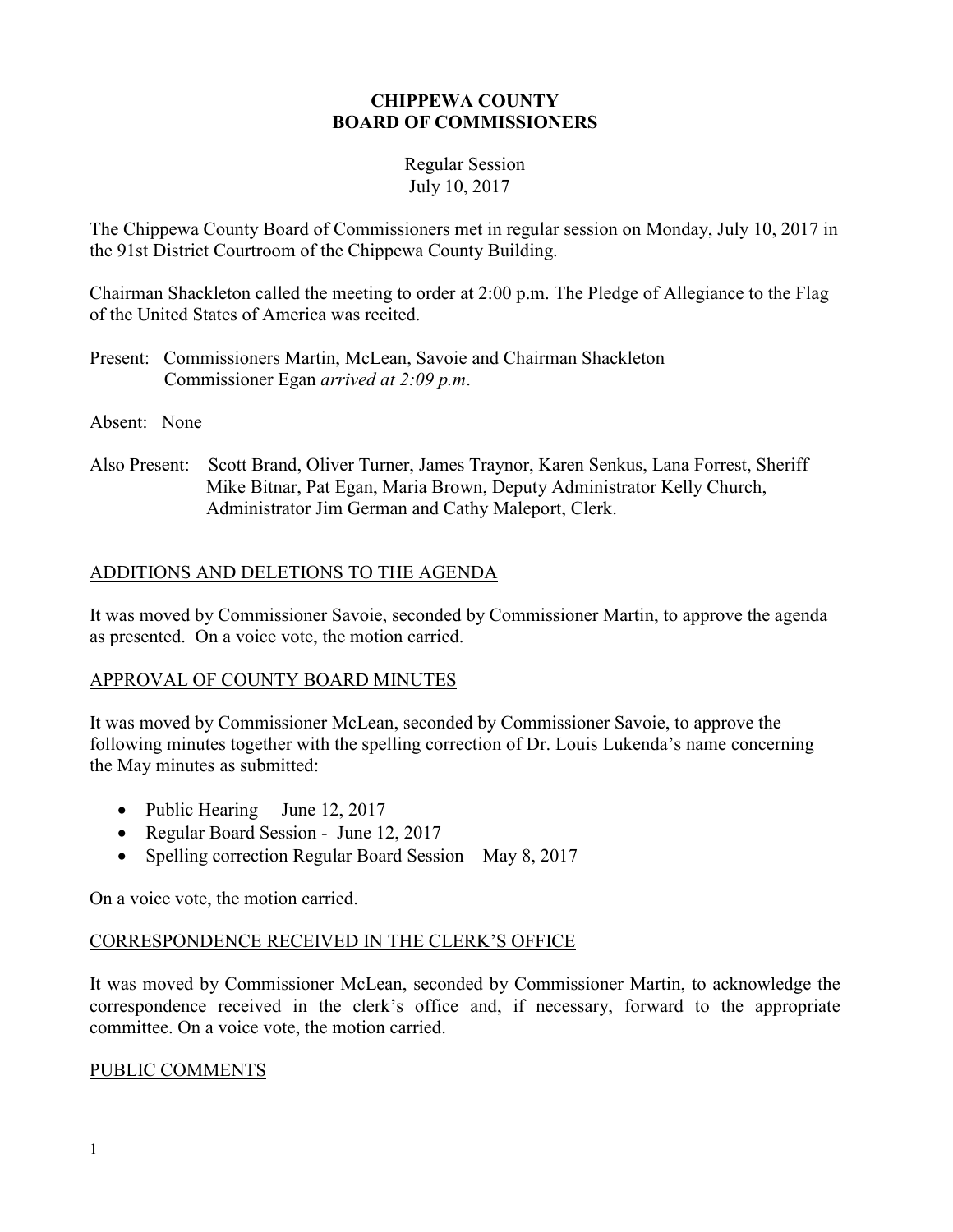• Sault Ste. Marie City Manager Oliver Turner appeared before the Board to express his appreciation for the county's recent partnership with the City as well as the Road Commission and the E.U.P. ISD on the coalition effort to preserve equity in taxation within the community and represent the community in front of the Michigan Tax Tribunal in regards to its case with Walmart.

ADMINISTRAOTR'S REPORT**–** Jim German, given for informational purposes only – *no action items*.

#### NEW BUSINESS

#### **A) Resolution 17-19 U.P. Area Agency on Aging FY2018 Annual Implementation Plan for Services to Older Adults**

It was moved by Commissioner Savoie, seconded by Commissioner McLean, to adopt Resolution 17-19 as follows:

## **RESOLUTION NO. 17-19**

## **U.P. AREA AGENCY ON AGING FY 2018 ANNUAL IMPLEMENTATION PLAN FOR SERVICES TO OLDER ADULTS**

 **WHEREAS UPCAP**, which serves as the U.P. Area Agency on Aging, is required to develop a 2018 Annual Implementation Plan that provides development and funding for programs to serve older adults in the Upper Peninsula; and

 **WHEREAS**, during the 2018 Annual Implementation Plan development process, UPCAP conducted one public hearing and received input from service providers, older adults, county officials, human services organizations, and other interested parties; and

**WHEREAS**, each U.P. county is represented by a county official on the UPCAP Board of Directors; and

**WHEREAS**, the UPCAP Board of Directors has unanimously approved the proposed 2018 Annual Implementation Plan; and

**WHEREAS**, the AAA 2018 Annual Implementation Plan also requires review by individual county boards;

**THEREFORE, BE IT RESOLVED**, that the Chippewa County Board of Commissioners has received and hereby supports the U.P. Area Agency on Aging 2018 Annual Implementation Plan.

**BE IT FUTHER RESOLVED** that this resolution be submitted to UPCAP and placed on file.

## A VOTE WAS TAKEN AS FOLLOWS: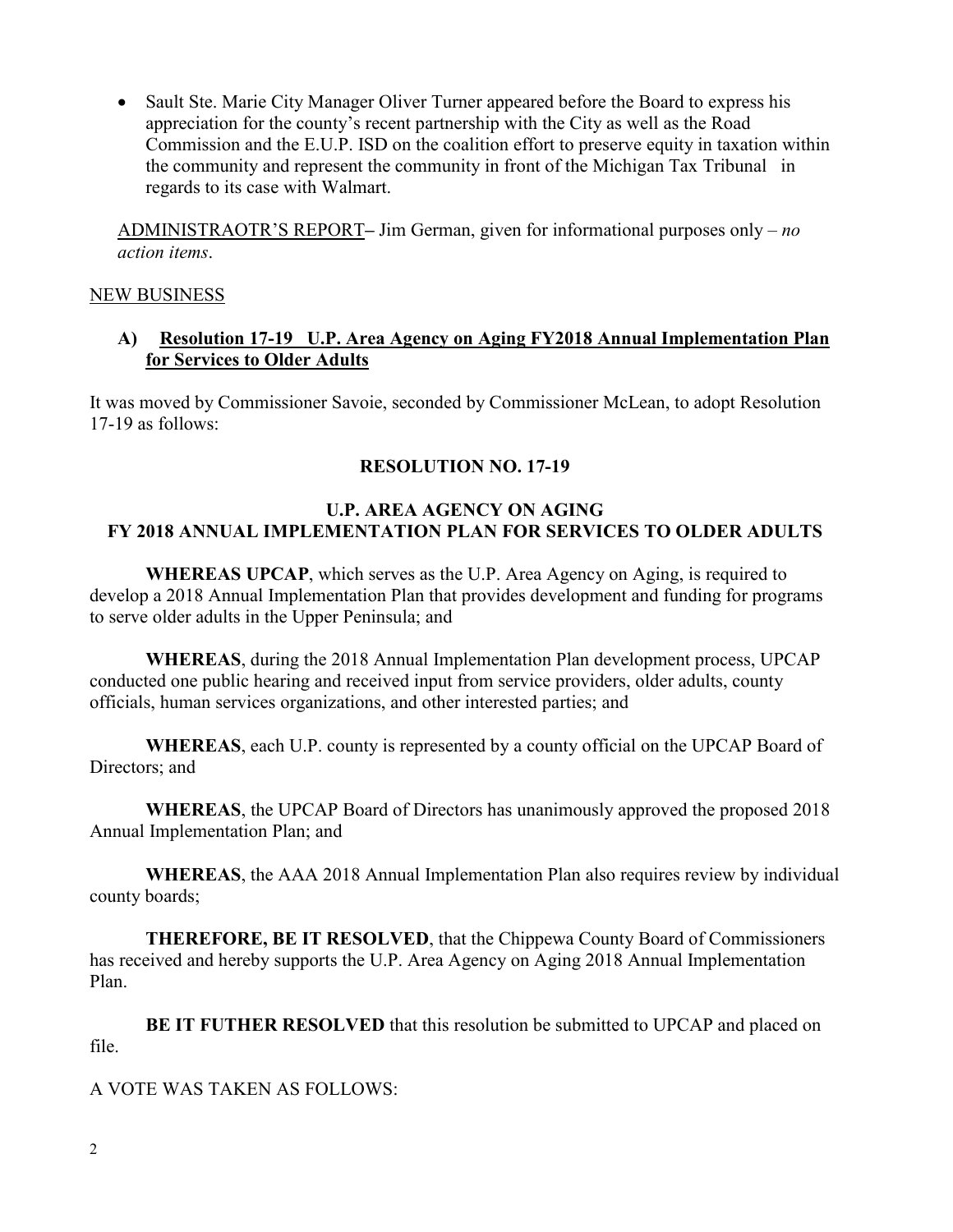AYES: Commissioners Martin, McLean, Savoie and Chairman Shackleton

NAYS: None

## **THE RESOLUTION WAS DECLARED ADOPTED.**

#### B) RESOURCE ADVISORY COMMITTEE APPOINTMENT *(see attached exhibit A)*

It was moved by Commissioner Martin, seconded by Commissioner McLean, to appoint Commissioner Savoie to the Resource Advisory Committee. On a voice vote, the motion carried.

### C) RESOLUTION 17-20 CHIPPEWA COUNTY'S DEFICIT ELIMINATION PLAN (Fund 212 – FYE 12/31/2017)

It was moved by Commissioner McLean, seconded by Commissioner Martin, to adopt Resolution 17-20 as follows:

It was noted that this was an outside firm that made a mistake, it truly was an accounting error, there is no deficit per say.

#### **RESOLUTION 17-20 CHIPPEWA COUNTY'S DEFICIT ELIMINATION PLAN**

**WHEREAS**, Chippewa County's Fund 212 Enhanced 9-1-1 has a \$36,079 deficit fund balance on December 31, 2016; and

**WHEREAS**, 1971 PA 140 requires that a Deficit Elimination Plan be formulated by the local unit of government and filed with the Michigan Department of Treasury;

**NOW THEREFORE, BE IT RESOLVED**, that the Chippewa County Board of Commissioners adopts the following as the Fund 212 Enhanced 9-1-1 Deficit Elimination Plan:

| <b>REVENUE</b>                     | \$555,294.00 |
|------------------------------------|--------------|
| STATE .19 FUND                     | \$168,000.00 |
| <b>REIMBURSEMENTS</b>              | \$190,000.00 |
| <b>TRANSFER FROM FUND 210</b>      | \$41,461.66  |
| <b>TOTAL REVENUE</b>               | \$954,755.66 |
| <b>EXPENSE</b>                     |              |
| <b>SALARIES - OFFICERS</b>         | \$33,120.36  |
| <b>SALARIES - CLERKS/DEPUTTIES</b> | \$475,632.30 |
| <b>SALARIES - OVERTIME</b>         | \$25,000.00  |
| <b>FRINGES</b>                     | \$196,750.00 |
| <b>SUPPLIES</b>                    | \$6,600.00   |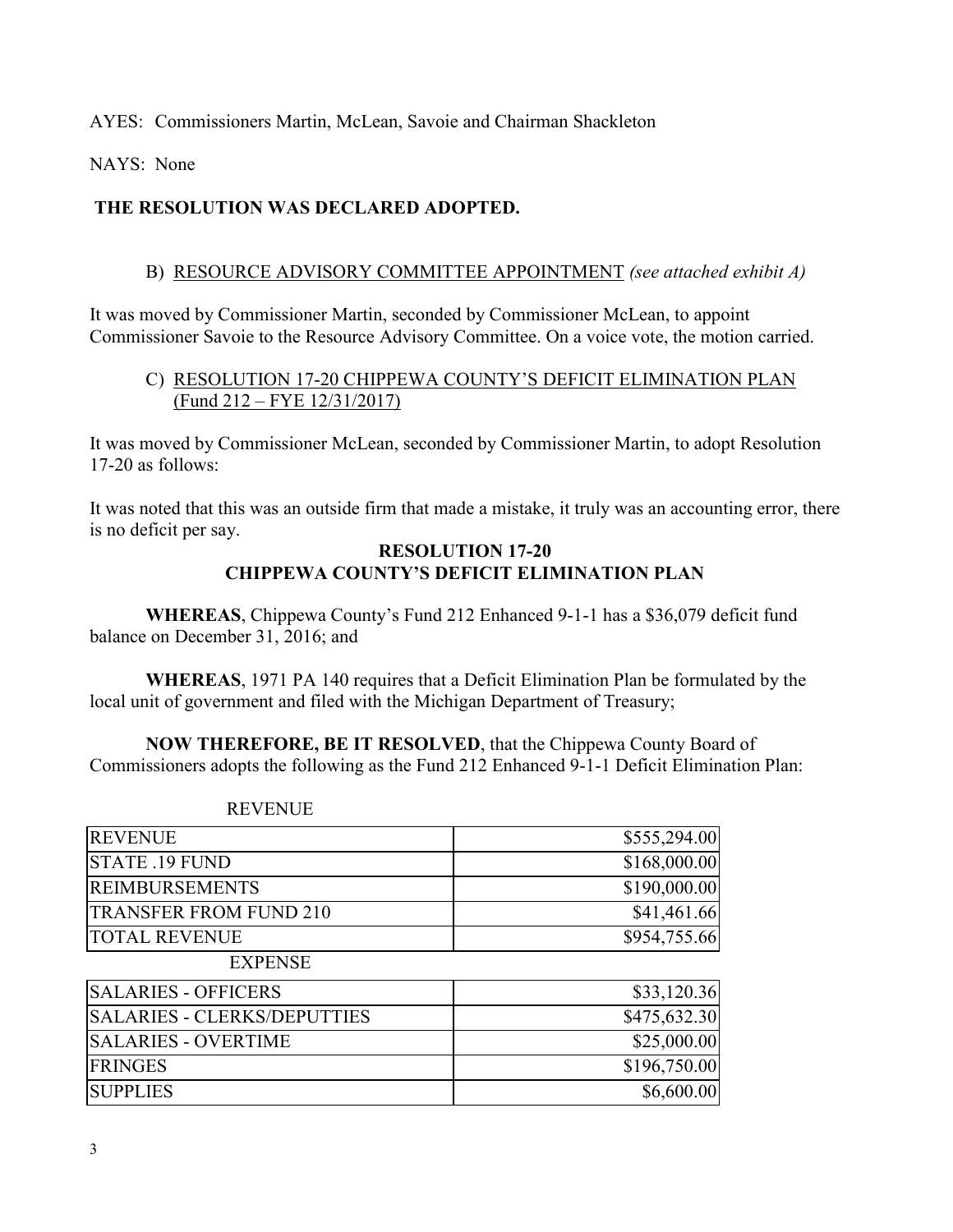| <b>POSTAGE</b>                  | \$200.00]    |
|---------------------------------|--------------|
| <b>DUES &amp; SUBSCRIPTIONS</b> | \$1,250.00   |
| TELEPHONE/COMMUNICATIONS        | \$18,000.00  |
| <b>TRAVEL</b>                   | \$7,000.00   |
| <b>UTILITIES</b>                | \$22,000.00  |
| <b>MAINTENANCE</b>              | \$85,000.00  |
| <b>MISCELLANEOUS</b>            | \$2,000.00]  |
| <b>EDUCATION/TRAINING</b>       | \$4,000.00   |
| <b>CAPITAL OUTLAY</b>           | \$14,000.00  |
| <b>LEASE</b>                    | \$28,124.00  |
| <b>TOTAL EXPENCE</b>            | \$918,676.66 |
|                                 |              |
| <b>EXCESS OF REVENUES OVER</b>  | \$36,079.00  |
| <b>EXPENDIURES</b>              |              |

Explanation: Increasing the transfer in from the other Fund will eliminate the unrestricted deficit. Since the deficit was created by pre-paid expenditures, It is our intention to eliminate any prepaid expenditures from this fund, if this cannot be done we will increase the transfer fro the other Fund so no deficit exists.

 **BE IT FUTHER RESOLVED**, that Chippewa County's Administrator/CFO submits the Deficit Elimination Plan to the Michigan Department of Treasury for certification.

#### A VOTE WAS TAKEN AS FOLLOWS:

AYES: Commissioners, Martin, McLean, Savoie and Chairman Shackleton

NAYS: None

Commissioner Egan abstained.

#### **THE RESOLUTION WAS DECLARED ADOPTED.**

#### **FINANCE, CLAIMS AND ACCOUNTS COMMITTEE**

Chairman Commissioner Martin – July 6, 2017

#### **AGENDA ITEMS**

#### **Correctional Healthcare Companies (CHC) annual renewal**

The Committee reviewed the renewal from Correctional Healthcare Companies (CHC) for continued inmate healthcare services, continuing October 3, 2017 through October 2, 2018. CHC is seeking a 3.0% rate increase from \$15,886.55 to \$16,363.15 per month (annually \$196,357.80), the 3.0% is consistent with the Consumer Price Index (CPI).

It was moved by Commissioner Martin, seconded by Commissioner McLean, to approve and authorize the Correctional Healthcare Companies contract increase of 3.0% for continued inmate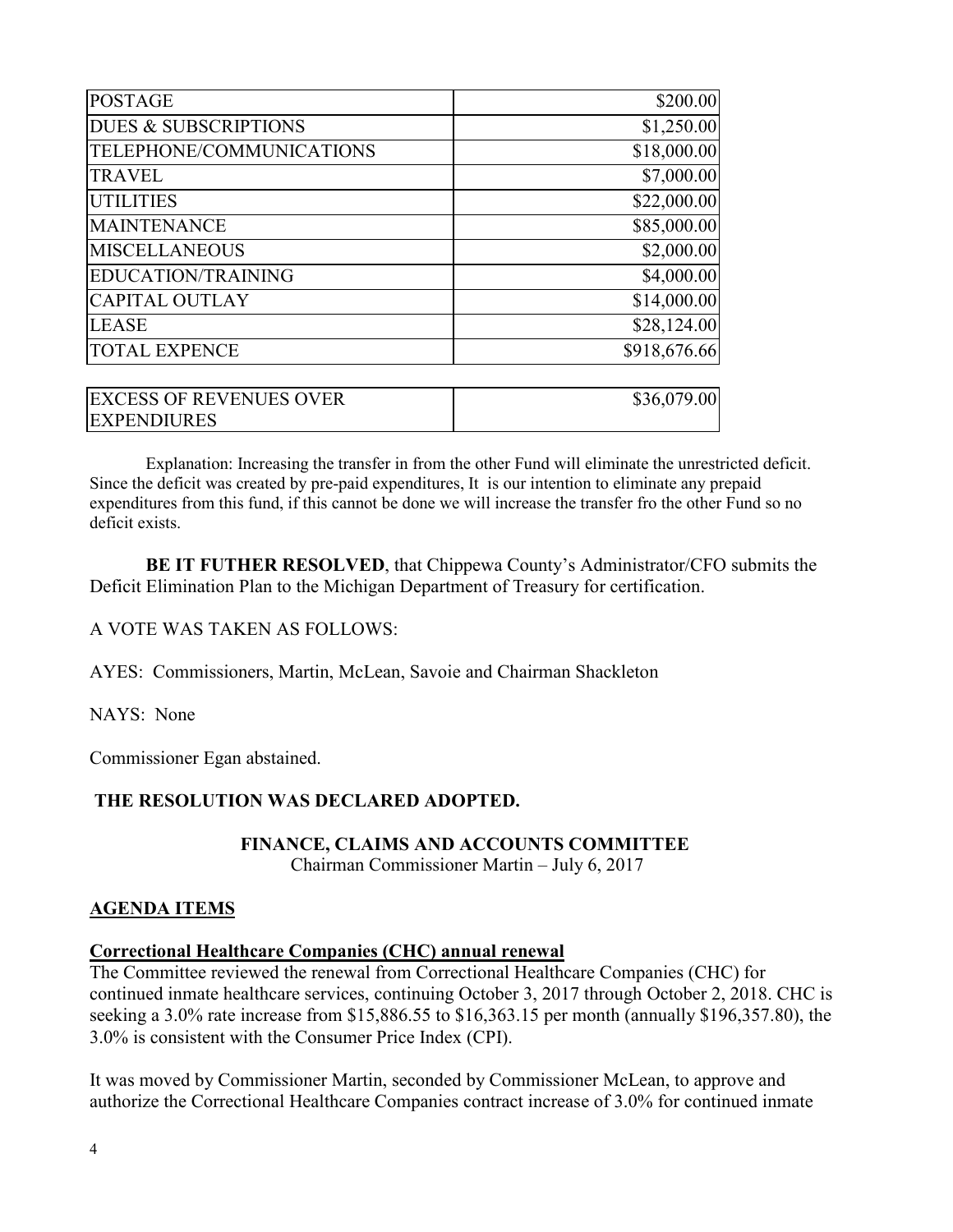healthcare starting October 3, 2017 through October 2, 2018, the monthly rate of \$16,363.15 (\$196,357.80 annually). A discussion followed regarding the Federal Government audits. On a voice vote, the motion carried.

## **Chippewa County Courthouse – Roof Replacement**

The Committee reviewed the Courthouse roof replacement project work from U.P. Engineers  $\&$ Architects, Inc., including the bid proposals from two companies and recommendation to approve Kaysner Construction's lower bid of \$262,000 to complete the project. If approved UPEA will proceed with the preconstruction meeting and contract signing.

It was moved by Commissioner Martin, seconded by Commissioner Savoie, to approve the Courthouse roof replacement bid of \$262,000 to Kaysner Construction, Inc., and to authorize U.P. Engineers & Architects, Inc., to proceed with the project, with the preconstruction meeting and obtaining a signed contract. On a voice vote, the motion carried.

## **Release RFQ's**

# **Copy Machines (Administrator & Central Dispatch)**

**4G LTE Modems (Law Enforcement)** 

The Committee reviewed two REQ's to be released and seek quotes for two copy machines and for 4G LTE modems.

It was moved by Commissioner Martin, seconded by Commissioner Egan, to approve the release of the request for quotes for Copy Machines *(Administrator & Central Dispatch)* and for 4G LTE Modems *(Law Enforcement*). On a voice vote, the motion carried.

#### **Health Department Financial Policy 2.02.003 – Agency Administrative Policy 7.01.030 – SHACC**

The Committee reviewed two Health Department policies regarding rates to be charged for services. These two policies will enable the Health Department to establish fees for services set according to the Blue Cross Blue Shield (BC/BS) traditional fee scale, in accordance with the proper CPT code fee schedules and will be updated annually and when adjusted by BC/BS. These policies cover Public Health Clinics and the Sault Health Adolescent Care Center.

It was moved by Commissioner Martin, seconded by Commissioner McLean, to approve Financial Policy 2.02.003 – Agency and Administrative Policy 7.01.030 – SHACC as presented: with fees for services to be associated with the BC/BS CPT code; and adjusted accordingly. On a voice vote, the motion carried.

## **Authorize Health Officer as Authorizing Official for grant work**

The Committee received and reviewed a request from Health Officer Karen Senkus, asking that she be designated as the authorizing official for Chippewa County Health Department. This designation would allow for her to submit annual work plans and budgets with the state's E-Grams systems, as well as, allowing her to issue Letters of Intent to apply for grant funding on a continual basis. Awarded funding will be brought to the Board of Commissioners to approve and authorize.

It was moved by Commissioner Martin, seconded by Commissioner Savoie, to authorize the Health Officer as the authorized official to allow for submittal of work plans and budgets within the state's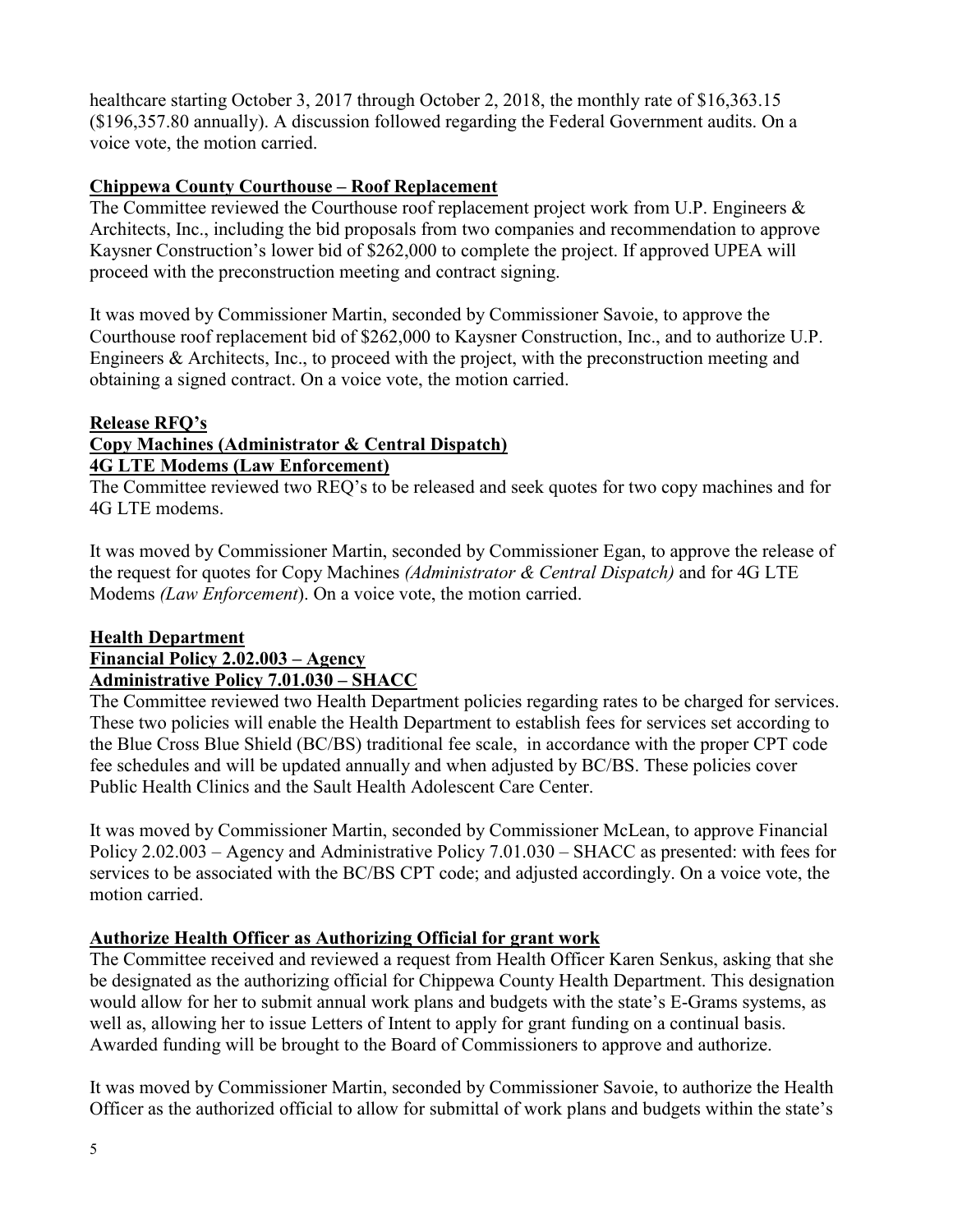E-gram system and to allow for issuing of a Letter of Intent to apply for grant funding on a continual basis; with the understanding that all grant awards will be subject to the Board of Commissioners approval and authorization. On a voice vote, the motion carried.

## **Health Department – Approve & Accept Michigan Health Fund Grant \$10,000.00.**

The Committee reviewed a grant award letter and grant agreement from the Community Foundation of the Upper Peninsula and its Michigan Health Grant Fund Committee awarding the Chippewa County Health Department \$10,000.00 for its "Resilient Youth, Strong Future" program.

It was moved by Commissioner Martin, seconded by Commissioner Savoie, to approve and accept receipt of funds from the Community Foundation of the Upper Peninsula and its Michigan Health Grant Fund Committee awarding the Chippewa County Health Department \$10,000.00 for its "Resilient Youth, Strong Future" program. On a voice vote, the motion carried.

# **Health Department – Health Messenger system**

The Committee received a request to purchase a new automated phone call reminder system for the Health Department's Personal Health programs. The current system server is failing and Teletask is being phased out by its company. The new Health Messenger system is internet based, with additional features and provides a cost savings to the Health Department of approximately \$1,220.24 in the first year and \$1,470.24 in the subsequent years.

It was moved by Commissioner Martin, seconded by Commissioner Egan, to approve the purchase of the Health Messenger program at a price not to exceed \$1,550.00; which will provide a savings to the Health Department. On a voice vote, the motion carried.

# **Health Department Write-offs**

The Committee received and reviewed the first of annual write-offs for Environmental Health, SHACC (including dental) and Public Health, noting that this first year is a multiple-year write-off for these programs, as previously the write-offs were not followed up on after being presented to the Board of Health. This request includes write-offs totaling \$11,019.01 (Environmental Health \$6,984.25, Public Health \$3,279.35 and SHACC including dental \$755.41); and establishes a policy for future write-offs to be provided each November to the Finance Committee for review and approval. All items will be written-off by the Health Department; although items above \$100 will be sent to collections. It was also noted that \$1,292.00 was not written off in EH as the businesses are still in business and payment is being sought with the possibility of ceasing services in the future, if possible in order to collect the outstanding debt.

It was moved by Commissioner Martin, seconded by Commissioner Egan, to approve the write-offs as presented totaling \$11,019.01 (Environmental Health \$6,984.25, Public Health \$3,279.35 and SHACC including dental \$755.41); and for the Health Department to follow the new procedure providing the write-off's annually in November. On a voice vote, the motion carried.

# **FINANCE – Claims and Accounts**

The Committee reviewed the bills and payroll presented for approval.

It was moved by Commissioner Martin, seconded by Commissioner Egan, to recommend the approval of June bills and payroll as follows: the general claims totaling \$374,525.73, other fund claims of \$782,576.34, payroll of \$459,894.05, Health Department claims of \$282,133.63 and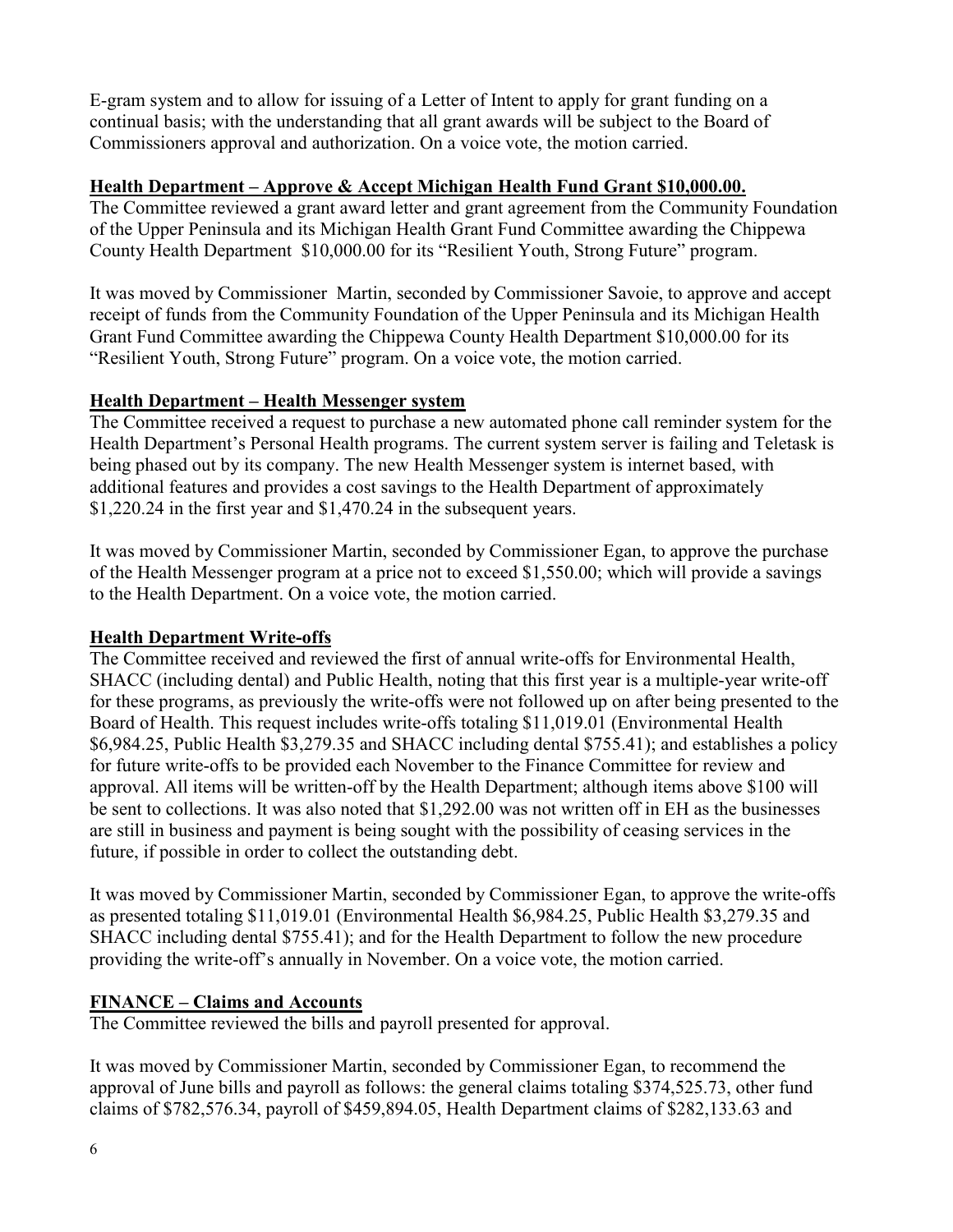Health Department payroll of \$352,132.54; total claims of \$2,251,262.29 and vouchers H-1 through H-331. On a voice vote, the motion carried.

## **Audit Amendments – Beginning Fund Balances to Audit**

The Committee reviewed the beginning fund balances based on the FYE 12/31/16 audit. It was moved by Commissioner Martin, seconded by Commissioner Savoie, to approve the beginning fund balances as presented from the FY2016 Audit. On a voice vote, the motion was carried *(see attached)*

## **Budget Amendments**

The Committee reviewed the budget amendments. There were several questions regarding the necessity for the required deficit plan. Gabridge & Company noted during its audit presentation, that the page 17 negative balance in unassigned that 'nothing's wrong' that it was just governmental accounting (GASB 54); the negative is due to prepaids, which will be handled differently in the future. The deficit elimination plan resolution will be acted on during Regular session and then sent to the Department of Treasury for approval; without approval this will affect the County's State Revenue Sharing.

It was moved by Commissioner Martin, seconded by Commissioner Savoie, to approve the budget amendments as presented. On a voice vote, the motion carried. *(Included below)*

It was further moved by Commission Martin, seconded by Commissioner Savoie, to have Administration review the Auditor's contract to see if there is an opt-out clause of the three-year contract. On a voice vote, the motion carried.

It was moved by Commission Martin, seconded by Commissioner McLean, to accept the Finance Claims and Accounts meeting minutes of July 6, 2017 as presented. On a voice vote, the motion carried.

## COMMISSIONERS REPORT ON MEETINGS AS BOARD REPRESENTATIVE AND GENERAL COMMENTS

- Commissioner McLean recognized the Administration's efforts that were put into the Dark Stores Issue, as well as, finding the funds through Legislature for the MI Works Problem resulted in over a million dollars in savings to the County.
- Referencing the Dark Store Issue, Commissioner Martin stated, "We won this battle, so to speak, but the war rages on." He also referenced a round table meeting in Mackinac City he attended with Representative Chatfield, "They're not saying it won't happen, but things are not looking very promising for any movement in the next Legislative year to pull the plug on this." He also referenced the landfill in Paradise and recognized Kelly and Jim's efforts in moving fast and keeping up with the DEQ.
- Chairman Shackleton also recognized Jim and Kelly's work concerning the MI Works appropriation and also recognized and thanked State Representative Chatfield for his efforts. He indicated that Representative Chatfield, in addition to getting the county money, also assisted locally on several other projects including: carbide dock problem in the city and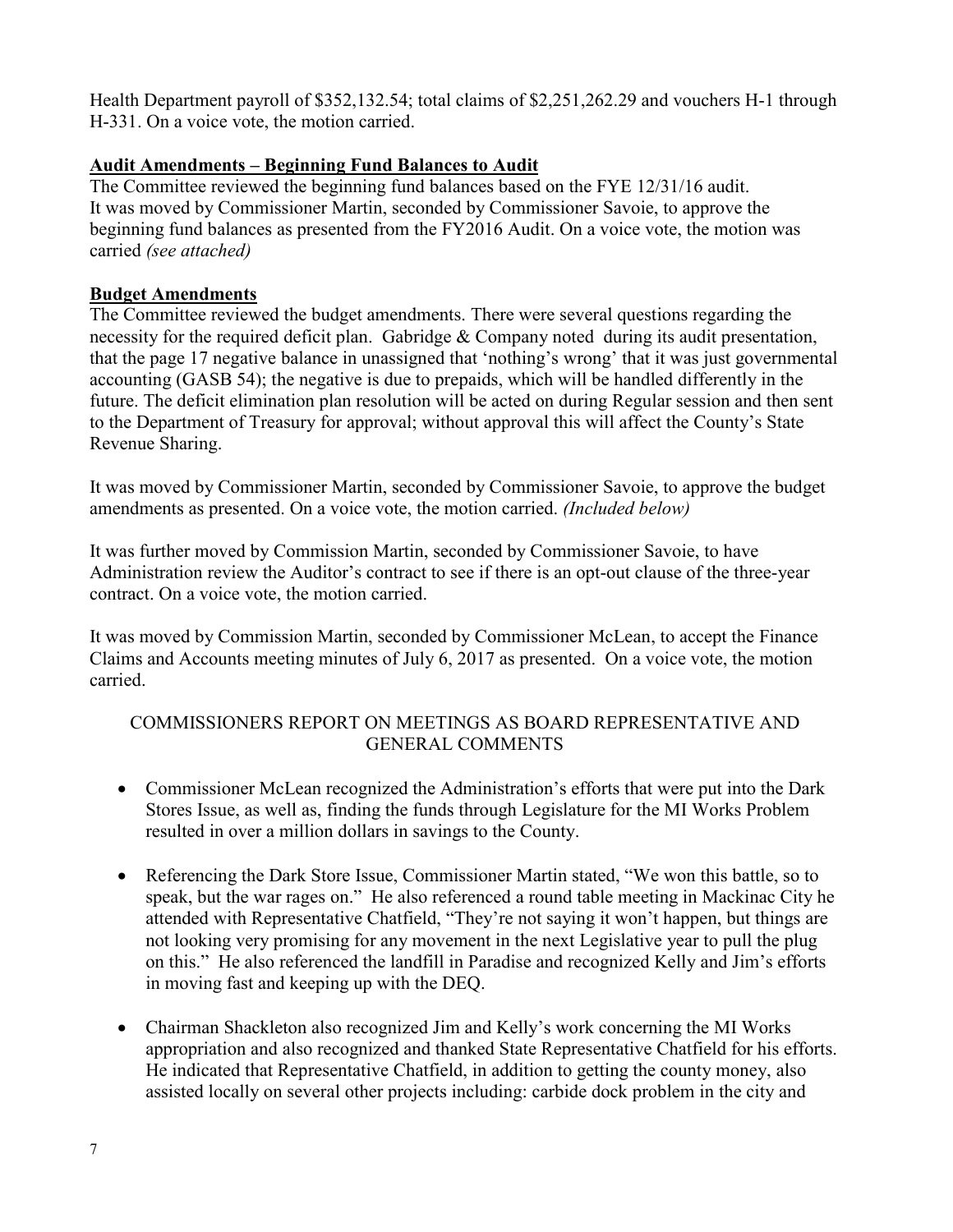LSSU's grant to address electrical infrastructural problems.

• Commissioner Martin added Senator Schmidt and Casperson also had a lot to do with that bill.

Having completed the agenda items, it was moved by Commissioner McLean, seconded by Commissioner Martin, to adjourn. The Board adjourned at 2:33 p.m.

Respectfully submitted,

Catherine C. Maleport, Clerk Scott Shackleton, Chairman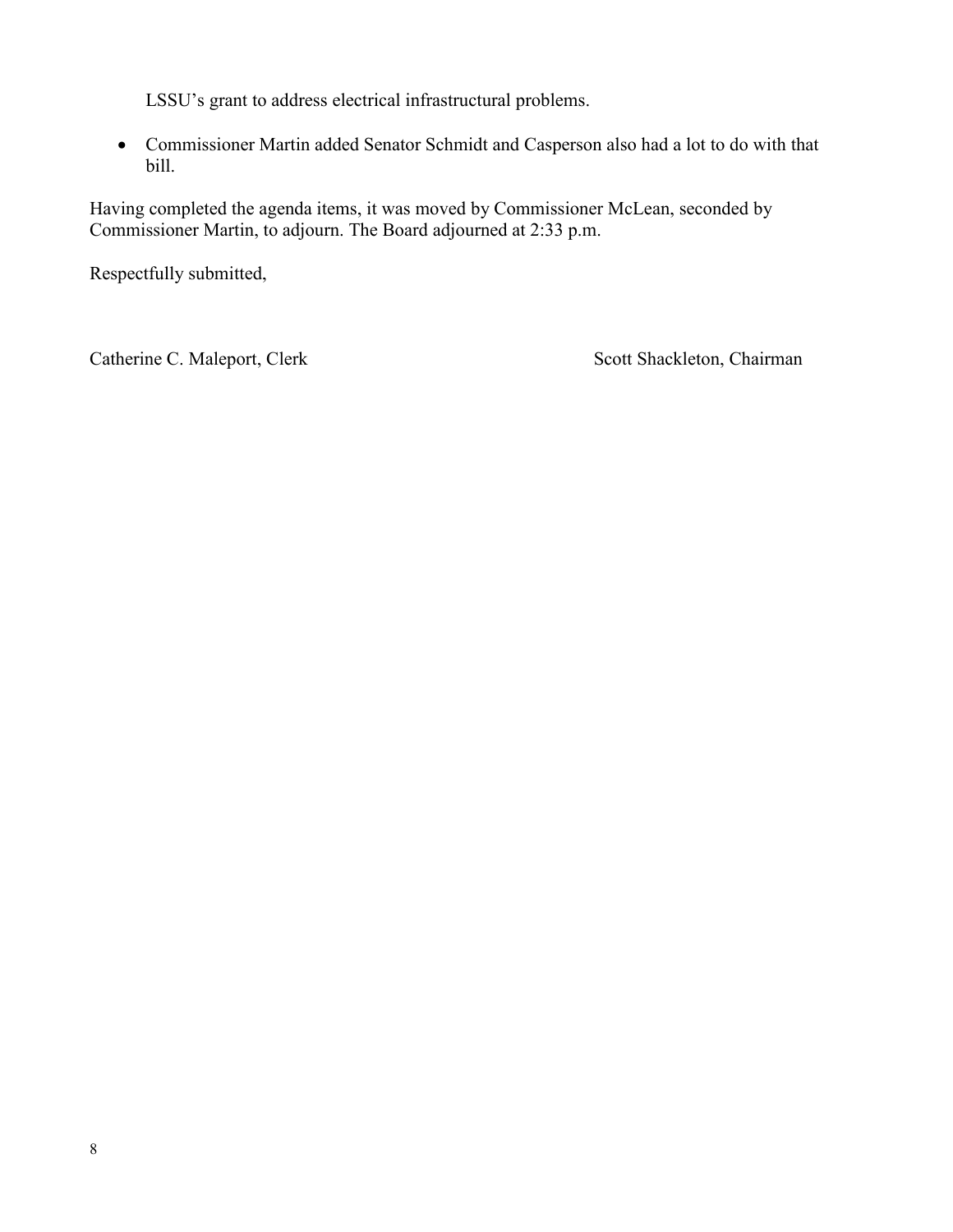| 7/10/2017<br><b>Chippewa County</b> |  |                          |                                |                                       |              |  |
|-------------------------------------|--|--------------------------|--------------------------------|---------------------------------------|--------------|--|
|                                     |  | <b>Budget Amendments</b> |                                |                                       |              |  |
|                                     |  |                          | <b>Beginning Fund Balances</b> |                                       |              |  |
|                                     |  |                          |                                |                                       |              |  |
|                                     |  |                          |                                | <b>Original Budget Amended Budget</b> | Change       |  |
| 101-000-390-000                     |  |                          | 3,759,455.00                   | 4,180,779.22                          | 421,324.22   |  |
|                                     |  |                          |                                |                                       |              |  |
| 145-000-390-000                     |  |                          | 12,203.00                      | 25,574.54                             | 13,371.54    |  |
|                                     |  |                          |                                |                                       |              |  |
| 152-000-390-000                     |  |                          | 81,818.00                      | 73,209.32                             | (8,608.68)   |  |
|                                     |  |                          |                                |                                       |              |  |
| 166-000-390-000                     |  |                          | 150.00                         | 150.00                                | 0.00         |  |
|                                     |  |                          |                                |                                       |              |  |
| 208-000-390-000                     |  |                          | 0.00                           | 14,685.83                             | 14,685.83    |  |
|                                     |  |                          | 618.00                         | 949.23                                | 331.23       |  |
| 210-000-390-000                     |  |                          |                                |                                       |              |  |
| 211-000-390-000                     |  |                          | 78,053.00                      | 89,654.11                             | 11,601.11    |  |
|                                     |  |                          |                                |                                       |              |  |
| 215-000-390-000                     |  |                          | 90,485.00                      | 116,284.97                            | 25,799.97    |  |
|                                     |  |                          |                                |                                       |              |  |
| 216-000-390-000                     |  |                          | 6,655.00                       | 5,439.92                              | (1,215.08)   |  |
|                                     |  |                          |                                |                                       |              |  |
| 225-000-390-000                     |  |                          | 683,375.00                     | 704,482.31                            | 21,107.31    |  |
|                                     |  |                          | 196,673.00                     | 104,673.02                            | (91, 999.98) |  |
| 226-000-390-000                     |  |                          |                                |                                       |              |  |
| 229-000-390-000                     |  |                          | 39,925.00                      | 64,744.34                             | 24,819.34    |  |
|                                     |  |                          |                                |                                       |              |  |
| 230-000-390-000                     |  |                          | 181,129.00                     | 132,323.90                            | (48, 805.10) |  |
|                                     |  |                          |                                |                                       |              |  |
| 232-000-390-000                     |  |                          | 103,080.00                     | 81,179.78                             | (21, 900.22) |  |
|                                     |  |                          |                                | 0.00                                  | (71.00)      |  |
| 235-000-390-000                     |  |                          | 71.00                          |                                       |              |  |
| 255-000-390-000                     |  |                          | 1,238.00                       | 473.83                                | (764.17)     |  |
|                                     |  |                          |                                |                                       |              |  |
| 256-000-390-000                     |  |                          | 81,363.00                      | 94,009.43                             | 12,646.43    |  |
|                                     |  |                          |                                |                                       |              |  |
| 258-000-390-000                     |  |                          | 28,113.00                      | 28,625.88                             | 512.88       |  |
|                                     |  |                          |                                |                                       |              |  |
| 259-000-390-000                     |  |                          | 5,792.00                       | 5,151.72                              | (640.28)     |  |
|                                     |  |                          | 7,342.00                       | 17,392.57                             | 10,050.57    |  |
| 263-000-390-000                     |  |                          |                                |                                       |              |  |
| 264-000-390-000                     |  |                          | 28,155.00                      | 29,319.83                             | 1,164.83     |  |
|                                     |  |                          |                                |                                       |              |  |
| 266-000-390-000                     |  |                          | 10,897.00                      | 10,422.27                             | (474.73)     |  |
|                                     |  |                          |                                |                                       |              |  |
| 267-000-390-000                     |  |                          | 20,539.00                      | 23,557.88                             | 3,018.88     |  |
|                                     |  |                          |                                | 6,595.11                              | 1,000.11     |  |
| 268-000-390-000                     |  |                          | 5,595.00                       |                                       |              |  |
| 269-000-390-000                     |  |                          | 2,339.00                       | 1,522.24                              | (816.76)     |  |
|                                     |  |                          |                                |                                       |              |  |
| ٠                                   |  |                          |                                |                                       |              |  |
|                                     |  |                          |                                |                                       |              |  |
|                                     |  |                          |                                |                                       |              |  |
|                                     |  |                          |                                | $\mathbf{I}$                          |              |  |

 $\pmb{i}$  $\mathbf{i}$ 

 $\mathsf{l}$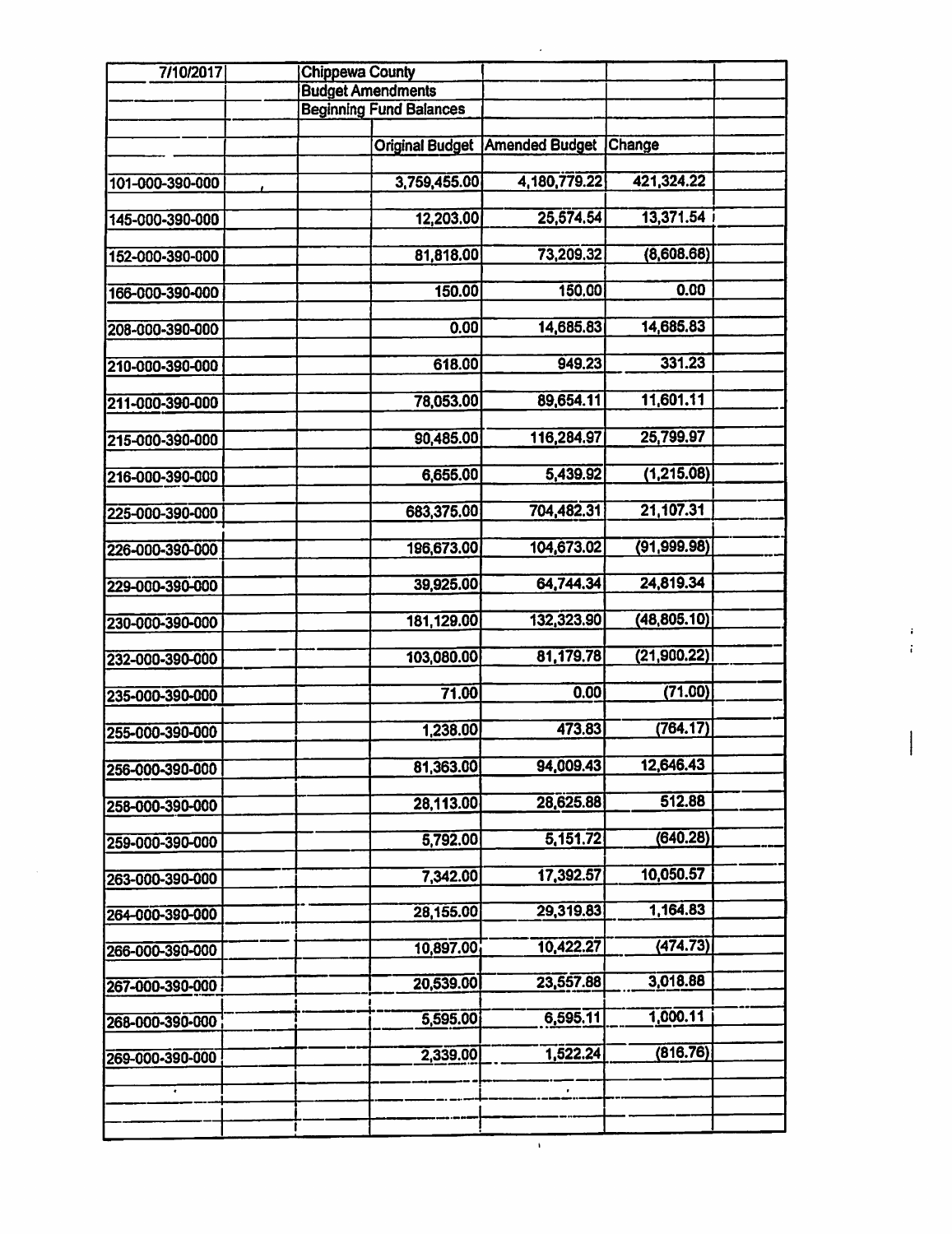|                 | Chippewa County                |                                         |              |  |
|-----------------|--------------------------------|-----------------------------------------|--------------|--|
|                 | <b>Budget Amendments</b>       |                                         |              |  |
|                 | <b>Beginning Fund Balances</b> |                                         |              |  |
|                 |                                |                                         |              |  |
|                 |                                | <b>Original Budget   Amended Budget</b> | Change       |  |
|                 |                                |                                         |              |  |
| 272-000-390-000 | 1,273.00                       | 1,391.41                                | 118.41       |  |
| 274-000-390-000 | 7,651.00                       | 8,092.61                                | 441.61       |  |
|                 |                                |                                         |              |  |
| 282-000-390-000 | 124,958.00                     | 163,642.45                              | 38,684.45    |  |
| 285-000-390-000 | 75,651.00                      | 125, 130.76                             | 49,479.76    |  |
|                 |                                |                                         |              |  |
| 287-000-390-000 | 1,158.00                       | 1,158.33                                | 0.33         |  |
| 291-000-390-000 | 65,084.00                      | 48,903.72                               | (16, 180.28) |  |
| 294-000-390-000 | 2,673.00                       | 0.00                                    | (2,673.00)   |  |
| 363-000-390-000 | 34,600.00                      | 34,600.00                               | 0.00         |  |
|                 |                                |                                         |              |  |
| 368-000-390-000 | 0.00                           | 0.00                                    | 0.00         |  |
| 472-000-390-000 | 7,503.00                       | 7,502.75                                | (0.25)       |  |

 $\mathcal{L}(\mathcal{A})$  and  $\mathcal{L}(\mathcal{A})$  .

 $\sim 10^{-11}$ 

 $\mathcal{L}(\mathcal{L}(\mathcal{L}))$  and  $\mathcal{L}(\mathcal{L}(\mathcal{L}))$  . The set of  $\mathcal{L}(\mathcal{L})$